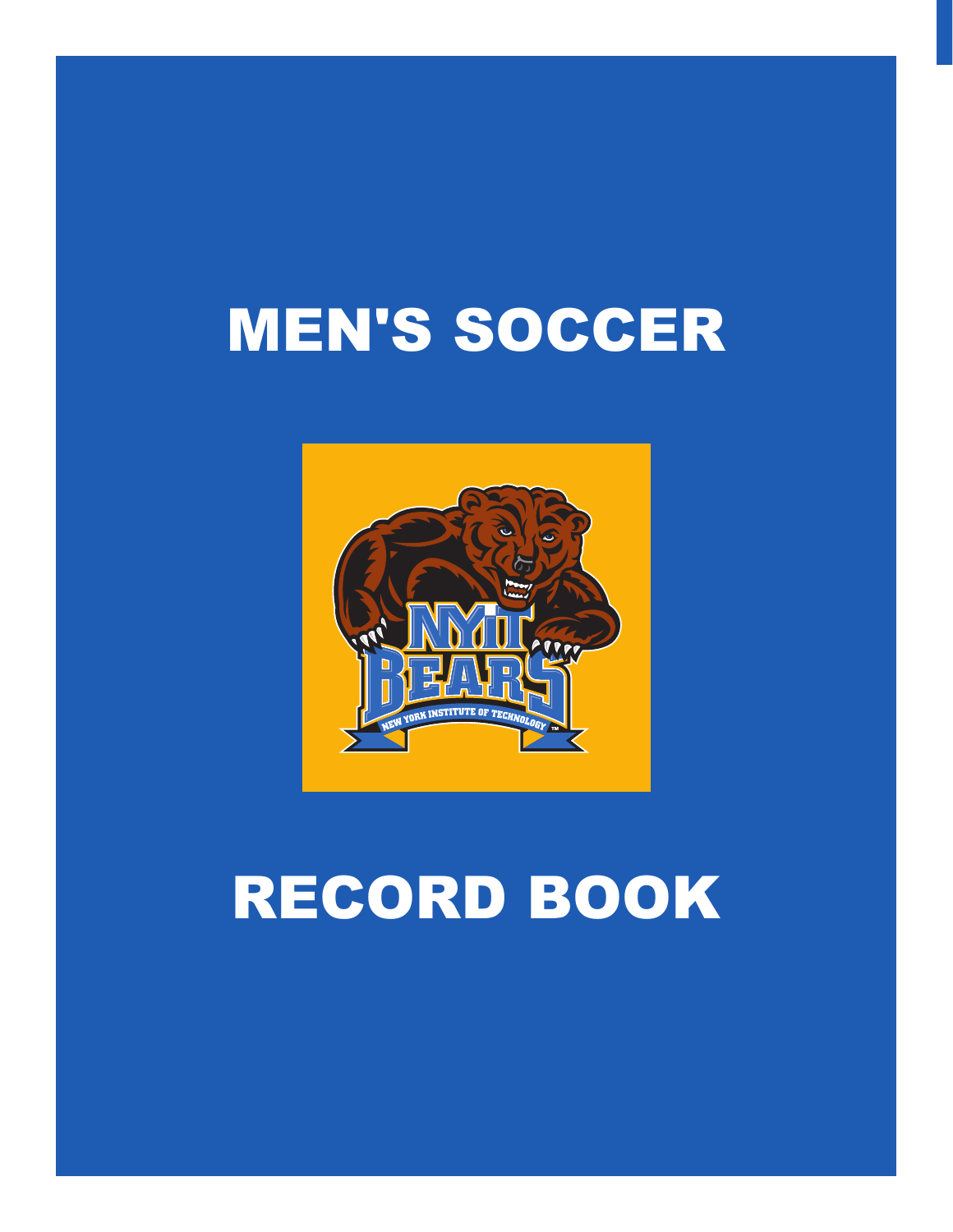*Clitos Papadopolous, NYIT's all-time leading scorer, was inducted into the NYIT Athletics Hall of Fame in 2005.*

#### **NSCAA DIV. II ALL-AMERICAN**

#### **DAKTRONICS ALL-AMERICAN**

### **NSCAA DIV. II**

#### **SCHOLAR ALL-AMERICAN**

#### **CAPITAL ONE ACADEMIC ALL-AMERICA**

| Vinny Caccavale 2013 (Second Team) |  |
|------------------------------------|--|
|                                    |  |

#### **COSIDA ACADEMIC ALL-DISTRICT**

#### **NSCAA DIVISION II ALL-NORTHEAST REGION**

#### **DAKTRONICS ALL-EAST REGION**

| Gonzalo Barroso  2014 (First Team)  |
|-------------------------------------|
| Javier Gallardo  2014 (Second Team) |
|                                     |
| Alex Barbosa  2014 (Second Team)    |
|                                     |
|                                     |

#### **NEW YORK ALL-STATE TEAM**

#### **NYCAC PLAYER OF THE YEAR**

#### **SUBURBAN CONFERENCE PLAYER OF**

**THE YEAR**

Kostas Kononis ...........................................................1988

#### **NYCAC ROOKIE OF THE YEAR**

**ECC PRESEASON PLAYER OF THE YEAR** Peter Antoniades .........................................................2006

#### **ECC DEFENSIVE PLAYER OF THE YEAR Gonzalo Barroso .......................................................2014**

#### **ECC ALL-CONFERENCE FIRST TEAM**

| <b>FIRSI I LAW</b> |  |  |  |      |
|--------------------|--|--|--|------|
|                    |  |  |  |      |
|                    |  |  |  |      |
|                    |  |  |  |      |
|                    |  |  |  |      |
|                    |  |  |  |      |
|                    |  |  |  |      |
|                    |  |  |  |      |
|                    |  |  |  |      |
|                    |  |  |  |      |
|                    |  |  |  |      |
|                    |  |  |  |      |
|                    |  |  |  |      |
| <b>SECOND TEAM</b> |  |  |  |      |
|                    |  |  |  | 2014 |
|                    |  |  |  |      |
|                    |  |  |  |      |
|                    |  |  |  |      |
|                    |  |  |  |      |
|                    |  |  |  |      |
|                    |  |  |  |      |
|                    |  |  |  |      |
|                    |  |  |  |      |
|                    |  |  |  |      |
|                    |  |  |  |      |
|                    |  |  |  |      |
|                    |  |  |  |      |
|                    |  |  |  |      |
| <b>THIRD TEAM</b>  |  |  |  |      |
|                    |  |  |  |      |
|                    |  |  |  |      |
|                    |  |  |  |      |
|                    |  |  |  |      |

#### **NYCAC ALL-CONFERENCE FIRST TEAM**

ALL-TIME AWARD WINNERS

| <b>SECOND TEAM</b> |  |
|--------------------|--|
|                    |  |
|                    |  |
|                    |  |
|                    |  |
|                    |  |
|                    |  |
|                    |  |
|                    |  |
|                    |  |
|                    |  |
|                    |  |
|                    |  |
|                    |  |
|                    |  |
|                    |  |
|                    |  |
|                    |  |
|                    |  |
|                    |  |
|                    |  |
|                    |  |
|                    |  |
| <b>THIRD TEAM</b>  |  |
|                    |  |
|                    |  |

### **SUBURBAN ALL-CONFERENCE**

| <b>FIRST TEAM</b>                                     |  |
|-------------------------------------------------------|--|
|                                                       |  |
|                                                       |  |
|                                                       |  |
| <b>SECOND TEAM</b><br>and the state of the control of |  |
|                                                       |  |

#### **ECC COACH OF THE YEAR**

#### **NSCAA TEAM ACADEMIC AWARD**

NYIT Men's Soccer......................................................2014

### **NYMISOA SPORTSMANSHIP AWARD**

NYIT Men's Soccer......................................................2008

### 2015 NYIT MEN'S SOCCER • NYIT.EDU/ATHLETICS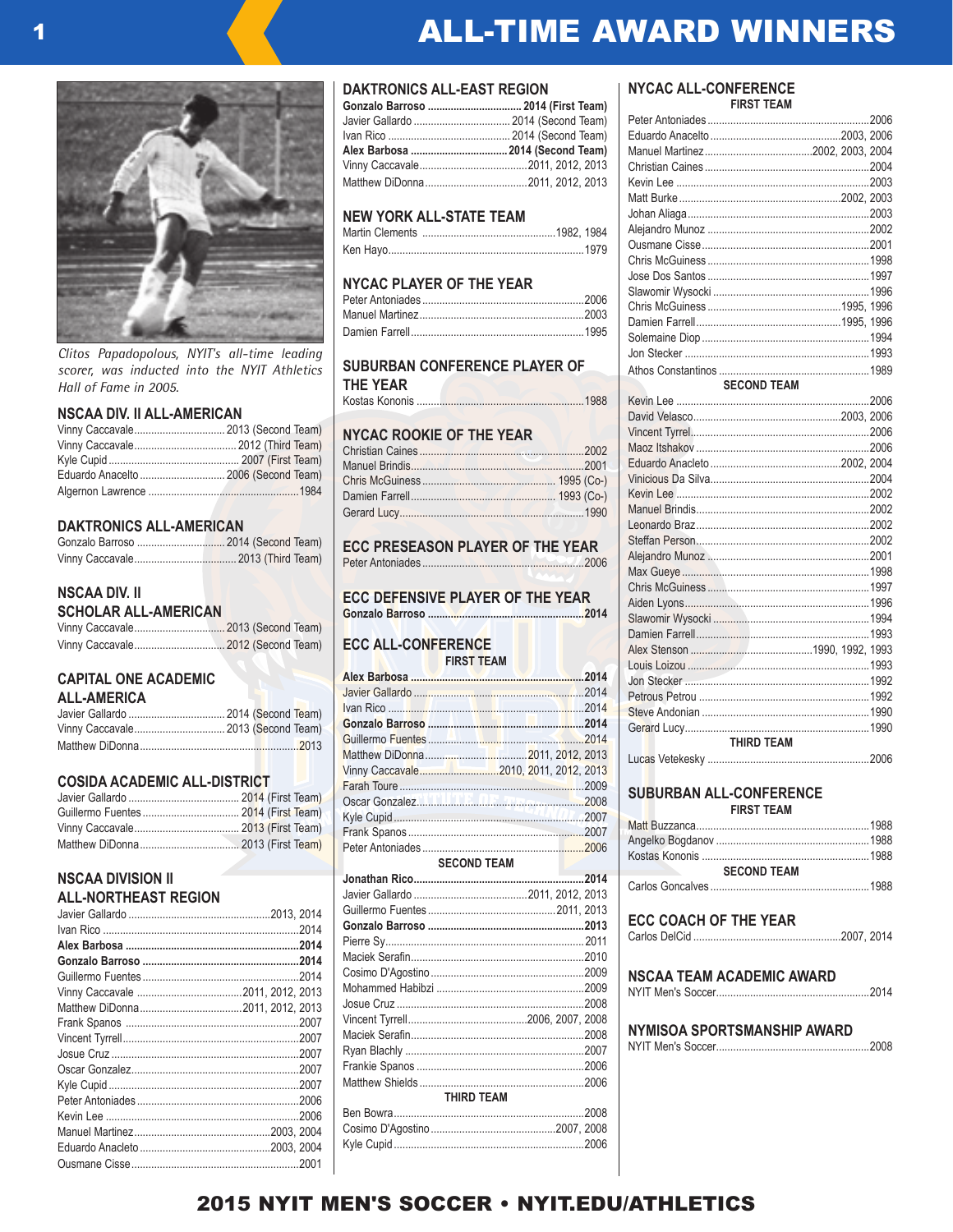### SEASON RECORDS

### **GAMES PLAYED**

| 1.               |                              |  |
|------------------|------------------------------|--|
|                  |                              |  |
| 3.               |                              |  |
|                  | 21 Eduardo Anacleto 2005     |  |
|                  | 21 Takuma Komiya  2005       |  |
|                  | 21 Ghady St. Hillien  2005   |  |
| $\overline{7}$   | 20 Matthew DiDonna  2011     |  |
|                  |                              |  |
|                  |                              |  |
|                  |                              |  |
|                  |                              |  |
|                  |                              |  |
|                  |                              |  |
|                  |                              |  |
|                  |                              |  |
|                  |                              |  |
|                  |                              |  |
|                  |                              |  |
|                  |                              |  |
|                  |                              |  |
|                  |                              |  |
|                  |                              |  |
|                  |                              |  |
|                  |                              |  |
|                  | <b>POINTS</b>                |  |
| $\mathbf{1}$     |                              |  |
| 2.               |                              |  |
| 3.               | 38 Clitos Papadopoulous 1981 |  |
| $\overline{4}$ . |                              |  |

| 6. |  |
|----|--|
| 7. |  |
| 8. |  |
| 9  |  |
|    |  |
|    |  |
|    |  |

#### **GOALS**

| $\mathbf{1}$  |                            |  |
|---------------|----------------------------|--|
| $\mathcal{P}$ |                            |  |
| 3.            | 21 Steve Papadopoulos 1985 |  |
| 4.            |                            |  |
| 5.            |                            |  |
| 6.            |                            |  |
|               |                            |  |
|               | 15 Athos Constantinos 1989 |  |

### **ASSISTS**

| 1  |                             |  |
|----|-----------------------------|--|
| 2. |                             |  |
| 3. |                             |  |
| 4. |                             |  |
|    |                             |  |
| 5. |                             |  |
| 6. |                             |  |
|    |                             |  |
|    |                             |  |
|    |                             |  |
|    | 6 Andreas Hadjikriacou 2001 |  |
|    |                             |  |
|    |                             |  |
|    |                             |  |
|    | 6 Vinny Caccavale  2012     |  |
|    | 6 Vinny Caccavale  2011     |  |
|    |                             |  |
|    |                             |  |

### GOALKEEPING SEASON RECORDS

### **GOALS AGAINST AVERAGE**

| 1. |                                |  |
|----|--------------------------------|--|
| 2. |                                |  |
| 3. | .820  Francisco Bañuelos  2005 |  |
|    |                                |  |
| 5. |                                |  |
| 6. |                                |  |
| 7. |                                |  |
| 8. |                                |  |
| 9  |                                |  |
|    |                                |  |
|    |                                |  |

### **SAVES**

| 1 $\overline{\phantom{a}}$ |  |
|----------------------------|--|
| 2.                         |  |
| 3.                         |  |
|                            |  |
| 5 —                        |  |

|                | <b>SHUTOUTS</b>           |  |
|----------------|---------------------------|--|
| 1 <sup>1</sup> |                           |  |
|                |                           |  |
|                |                           |  |
| $\overline{4}$ |                           |  |
|                | 7 Cosimo D'Agostino  2008 |  |
| 6.             |                           |  |
|                |                           |  |
| 7.             |                           |  |
| 8.             |                           |  |
|                | 3 Cosimo D'Agostino  2006 |  |
|                |                           |  |
|                |                           |  |
|                |                           |  |
|                |                           |  |

### CAREER RECORDS

### **GAMES PLAYED**

| $\mathbf{1}$   | 76Christian Caines2002-2005      |  |
|----------------|----------------------------------|--|
| 2.             | 74  Matt DiDonna       2010-2013 |  |
| 3.             |                                  |  |
|                | 73 Javier Gallardo 2011-2014     |  |
| $\overline{4}$ | 71 Harvey Houpe 2011-2014        |  |
| W              | 71 Guillermo Fuentes 2011-2014   |  |
| 6.             | 70  Vincent Tyrell 2005-2008     |  |
|                | 70  Vinny Cacavale  2010-2013    |  |
| 8              |                                  |  |
|                | 67 Chris McGuiness 1995-1998     |  |
| 10.            | 66 Ryan Blachly 2004-2007        |  |
| <b>POINTS</b>  |                                  |  |

| 1. $\blacksquare$ | 155 Clitos Papadopoulous 1981-1984 |  |
|-------------------|------------------------------------|--|
| 2.                | 111 Eduardo Anacleto 2002-2004     |  |
| 3.                | 87 Peter Antoniades 2005-2006      |  |
| 4.                | 81 Matt DiDonna  2010-2013         |  |
| 5.                | 64 Vinny Cacavale  2010-2013       |  |
| 6.                | 60 Chris McGuiness 1995-1998       |  |
| 7.                | 59 Jose Dos Santos 1997-1998       |  |
|                   | 59 Athos Constantinos 1989-1990    |  |
| 9.                | 58 Manuel Martinez  2002-2004      |  |
| 10 <sub>1</sub>   | 55 Christian Caines 2002-2005      |  |
|                   |                                    |  |

### **GOALS**<br>1. 60.

| 1.  | 60 Clitos Papadopoulous 1981-1984 |  |
|-----|-----------------------------------|--|
| 2.  | 55 Algeron Lawrence  1983-1986    |  |
| 3.  | 41 Peter Antoniades 2005-2006     |  |
| 4.  | 36 Eduardo Anacleto 2002-2004     |  |
| 5.  | 33 Matt DiDonna  2010-2013        |  |
| 6.  | 25 Jose Dos Santos 1997-1999      |  |
| 7.  | 23 Chris McGuiness 1995-1998      |  |
| 8.  | 22 Adi Williams  2002-2005        |  |
| 9.  | 21 Vinny Vacavale 2010-2013       |  |
| 10. | 21 Christian Caines 2002-2005     |  |
|     |                                   |  |

### **ASSISTS**

| 1.               | 35 Clitos Papadopoulous  1981-1984 |  |
|------------------|------------------------------------|--|
| $\overline{2}$ . | 22 Vinny Caccavale  2010-2013      |  |
| 3.               | 22 Manuel Martinez  2002-2004      |  |
| 4.               | 15 Matt DiDonna  2010-2013         |  |
|                  | 15 Javier Gallardo 2011-2014       |  |
| 5.               | 14 Frank Spanos 2006-2007          |  |
|                  | 14 Chris McGuiness 1995-1998       |  |
| $\overline{7}$ . | 13 Christian Caines 2002-2005      |  |
| 8.               | 12 Athos Costantinos 1989-1990     |  |
|                  | 12 A. Hadjikriacou 1999-2002       |  |
| 10.              | 10 Eduardo Anacleto 2002-2005      |  |
|                  | 10 Slawomir Wysocki 1993-1996      |  |
|                  |                                    |  |
|                  |                                    |  |

### GOALKEEPING CAREER RECORDS

### **GOALS AGAINST AVERAGE**

| 1.             | 1.05  Francisco Banuelos  2005-2006 |  |
|----------------|-------------------------------------|--|
| 3.             | 1.08  Liam Waddy  2011-2014         |  |
| 2 <sup>2</sup> |                                     |  |
| 4 <sup>1</sup> |                                     |  |
| 5.             | 1.20  Cosimo D'Agostino  2006-2007  |  |
| $6.$ $\bullet$ |                                     |  |
| 7.             | 1.72  Aiden Lyons  1995-1998        |  |
| 8 <sup>1</sup> | 2.57  Huntley Swaby  1999-2000      |  |
|                |                                     |  |

### **SAVES**<br>1. 336

| 1.             | 336 Aiden Lyons  1995-1998       |  |
|----------------|----------------------------------|--|
| 2.             |                                  |  |
| 3 <sub>1</sub> | 169 Cosimo D'Agostino  2006-2009 |  |
| 4.             |                                  |  |
| 5.             | 138 Huntley Swaby 1999-2000      |  |
| 6.             | 135 Liam Waddy  2011-2014        |  |
|                |                                  |  |

### **SHUTOUTS**<br>1. 17.1 ... Liar

|    | 1. 17.1  Liam Waddy  2011-2014  |  |
|----|---------------------------------|--|
|    | 2. 17 Matt Burke 2000-2003      |  |
| 3. | 12 Cosimo D'Agostino  2006-2009 |  |
| 4. |                                 |  |
| 5. | 7 Aiden Lyons  1995-1998        |  |
| 6. | 6 Jonathan Rico 2014-Present    |  |
| 7. | 4 Huntley Swaby 1999-2000       |  |
|    |                                 |  |
| 9. |                                 |  |
|    |                                 |  |

*All active players in* **bold***.*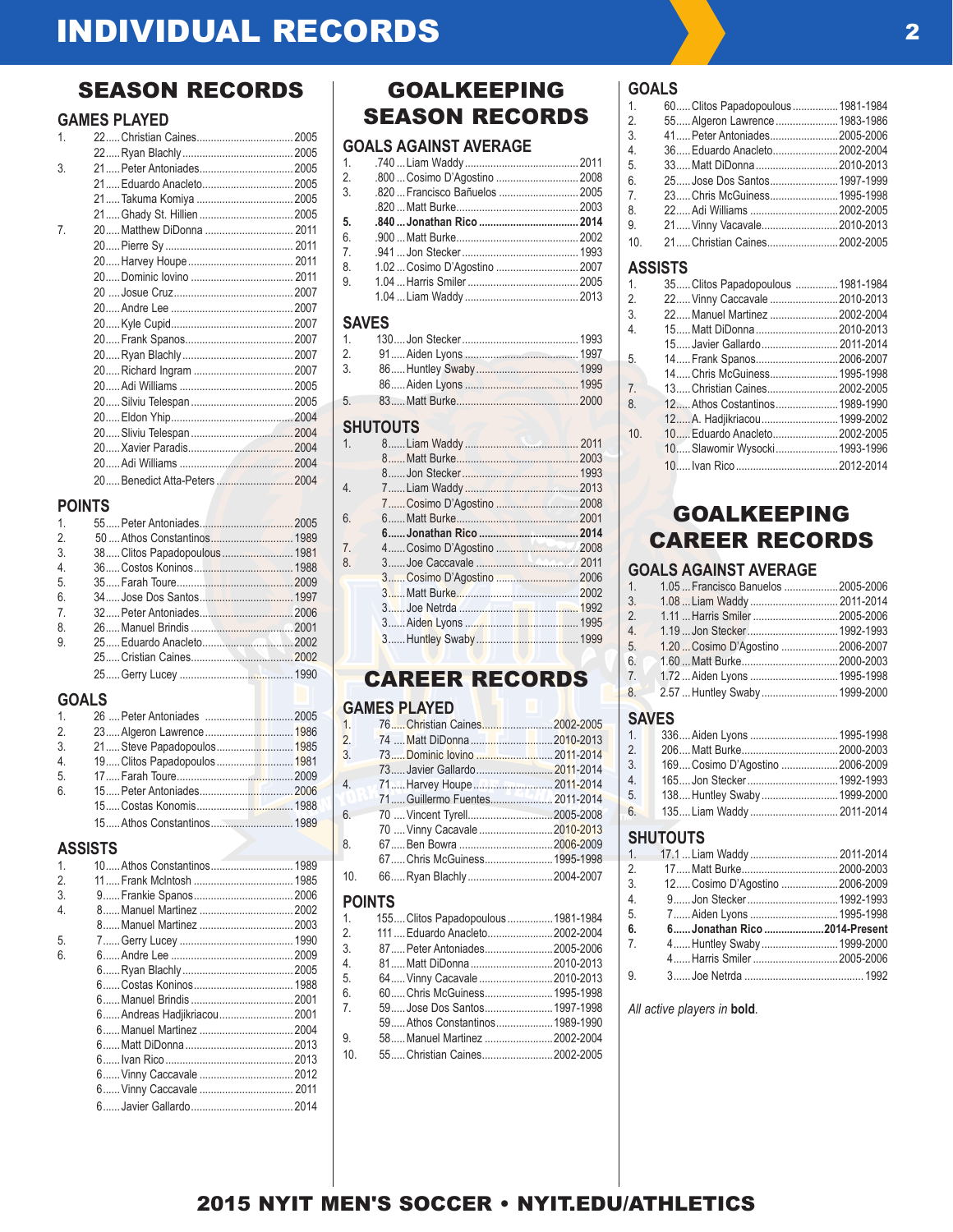## **ALL-TIME VS. OPPONENTS**

| <b>Team</b>   | <b>Series Record</b> |
|---------------|----------------------|
|               |                      |
|               |                      |
|               |                      |
|               |                      |
|               |                      |
|               |                      |
|               |                      |
|               |                      |
|               |                      |
|               |                      |
|               |                      |
|               |                      |
|               |                      |
|               |                      |
|               |                      |
|               |                      |
|               |                      |
|               |                      |
|               |                      |
|               |                      |
|               |                      |
|               |                      |
|               |                      |
|               |                      |
|               |                      |
|               |                      |
|               |                      |
|               |                      |
|               |                      |
|               |                      |
|               |                      |
|               |                      |
|               |                      |
|               |                      |
|               |                      |
|               |                      |
|               |                      |
|               |                      |
|               |                      |
|               |                      |
|               |                      |
| Meadgar Evers | $2 - 0$              |
|               |                      |
|               |                      |
|               |                      |
|               |                      |
|               |                      |
|               |                      |
|               |                      |
|               |                      |
|               |                      |
|               |                      |



The 2005 NYIT men's soccer team reached the NCAA Division II round of eight.



The 1985 NYIT men's soccer team advanced to the NCAA Division II Final Four.

| <b>Team</b>                                                                                                            | <b>Series Record</b> |
|------------------------------------------------------------------------------------------------------------------------|----------------------|
|                                                                                                                        |                      |
|                                                                                                                        |                      |
|                                                                                                                        |                      |
|                                                                                                                        |                      |
|                                                                                                                        |                      |
|                                                                                                                        |                      |
|                                                                                                                        |                      |
|                                                                                                                        |                      |
|                                                                                                                        |                      |
|                                                                                                                        |                      |
|                                                                                                                        |                      |
| Salem State <b>Material According to the Contract of the State of the State Contract O-1-3</b>                         |                      |
| Seton Hill <b>Andrew Mill and Automatic Contract of the Contract Office Contract Office Contract Office Contract O</b> |                      |
|                                                                                                                        |                      |
|                                                                                                                        |                      |
| Southampton <b>Manual Manual Community</b> 2014-12-5                                                                   |                      |
|                                                                                                                        |                      |
|                                                                                                                        |                      |
|                                                                                                                        |                      |
|                                                                                                                        |                      |
|                                                                                                                        |                      |
|                                                                                                                        |                      |
|                                                                                                                        |                      |
|                                                                                                                        |                      |
|                                                                                                                        |                      |
|                                                                                                                        |                      |
|                                                                                                                        |                      |
|                                                                                                                        |                      |
|                                                                                                                        |                      |
|                                                                                                                        |                      |
|                                                                                                                        |                      |
|                                                                                                                        |                      |
|                                                                                                                        |                      |

All records are not available. 2014 opponents listed in bold.

### 2015 NYIT MEN'S SOCCER . NYIT.EDU/ATHLETICS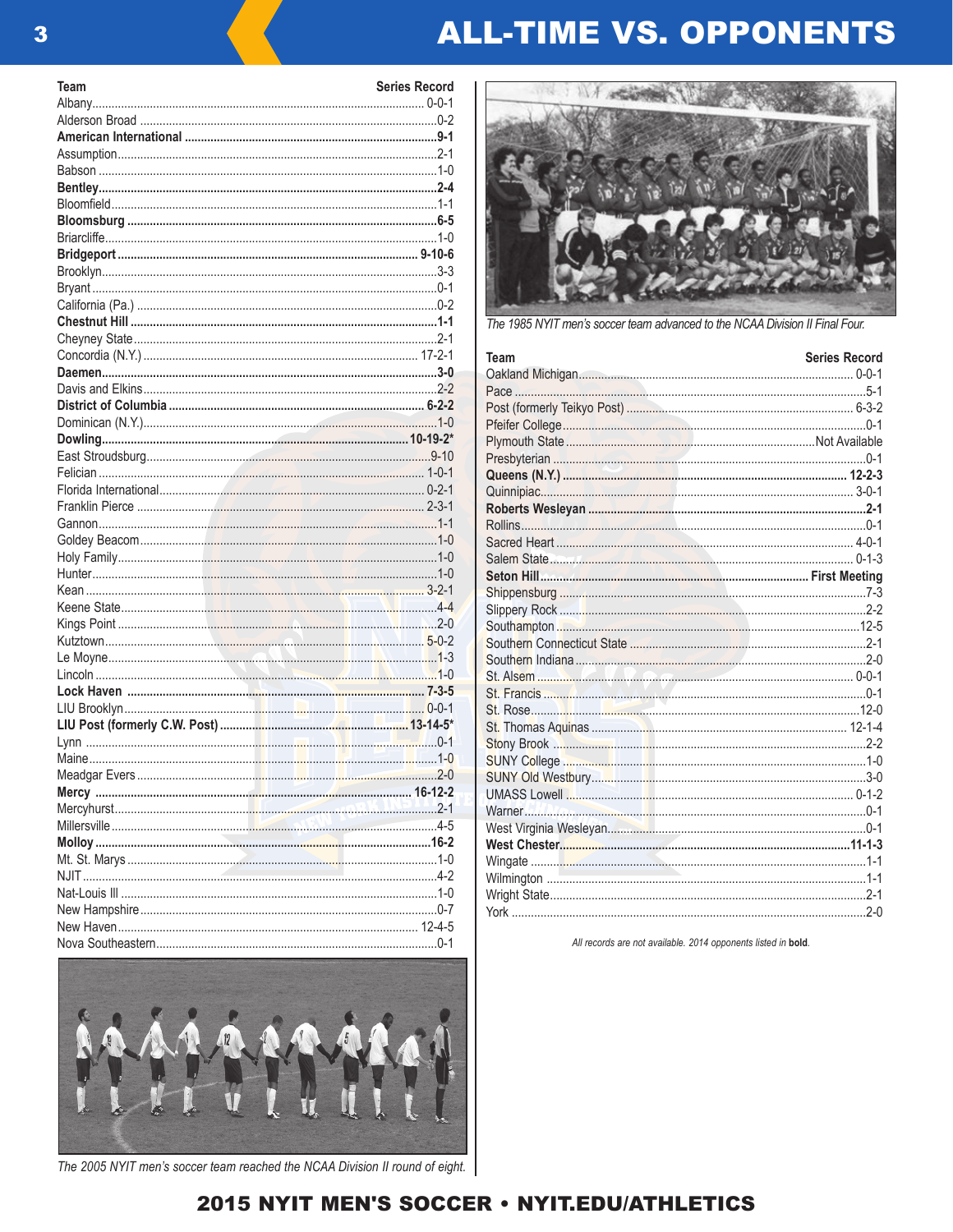### ALL-TIME COACHING RECORDS

| Year<br>1982<br>1983<br>1984<br>1985<br>1986<br>1987<br>1988 | <b>Overall</b><br>$12 - 4 - 1$<br>$11 - 5 - 1$<br>$13 - 5 - 2$<br>$18 - 3 - 1$<br>$15 - 4 - 1$<br>$9 - 8 - 3$<br>$12 - 4 - 2$ | Conf.<br>$5 - 1 - 0$<br>$5 - 1 - 0$<br>$4 - 2 - 0$<br>$6 - 0 - 0$                                                    | Postseason<br><b>NCAA Final Four</b>                                                                                      |
|--------------------------------------------------------------|-------------------------------------------------------------------------------------------------------------------------------|----------------------------------------------------------------------------------------------------------------------|---------------------------------------------------------------------------------------------------------------------------|
| 1989<br>1990                                                 | $8 - 8 - 2$<br>$11 - 5 - 0$                                                                                                   | $5 - 2 - 0$<br>$6 - 1 - 0$                                                                                           |                                                                                                                           |
| <b>Bill Easteadt (9)</b>                                     | 86-37-11                                                                                                                      | $31 - 7 - 0$                                                                                                         |                                                                                                                           |
| 1991<br>1992<br>1993<br>1994<br>1995<br>1996                 | No Season<br>$8 - 5 - 1$<br>$10 - 5 - 1$<br>N/A<br>$7 - 8 - 1$<br>$8 - 9 - 2$                                                 | $3 - 2 - 1$<br>$4 - 3 - 0$<br>N/A<br>$3 - 3 - 0$<br>$3 - 2 - 1$                                                      |                                                                                                                           |
| lan Dalton (5)                                               | 33-24-5                                                                                                                       | 13-10-2                                                                                                              |                                                                                                                           |
| 1997<br>1998<br>1999<br>2000                                 | $8 - 5 - 2$<br>$6 - 12 - 1$<br>$5 - 12 - 1$<br>$3 - 14 - 1$                                                                   | $3 - 3 - 1$<br>$3 - 4 - 1$<br>$4 - 3 - 0$<br>$1 - 6 - 1$                                                             |                                                                                                                           |
| <b>Gus Constantine (4)</b>                                   | $16 - 43 - 5$                                                                                                                 | $11 - 16 - 3$                                                                                                        |                                                                                                                           |
| 2001<br>2002<br>2003<br>2004<br>2005<br>2006<br>2007<br>2008 | $11 - 5 - 1$<br>$12 - 4 - 1$<br>$14 - 3 - 2$<br>$11 - 5 - 4$<br>$14 - 3 - 5$<br>$7 - 8 - 1$<br>$14 - 4 - 2$<br>$7 - 7 - 4$    | $4 - 3 - 0$<br>$7 - 2 - 0$<br>$8 - 1 - 0$<br>$8 - 1 - 0$<br>$6 - 1 - 1$<br>$2 - 5 - 1$<br>$5 - 2 - 1$<br>$2 - 3 - 3$ | <b>NYCAC Tri-Champs</b><br><b>NCAA Tournament</b><br><b>NYCAC Champs</b><br><b>NCAA Elite 8</b><br><b>NCAA Tournament</b> |
| 2009<br>2010                                                 | $9 - 9 - 0$<br>$8 - 8 - 1$                                                                                                    | $3 - 4 - 0$<br>$2 - 5$                                                                                               |                                                                                                                           |
| 2011                                                         | $14 - 4 - 2$                                                                                                                  | $5 - 1 - 1$                                                                                                          | <b>ECC Champions</b><br><b>NCAA Tournament</b>                                                                            |
| 2012<br>2013<br>2014                                         | $9 - 7 - 3$<br>$13 - 5 - 0$<br>$14 - 3 - 1$                                                                                   | $5 - 2 - 2$<br>$6 - 4 - 0$<br>$8 - 1 - 1$                                                                            | <b>ECC Runner-Up</b><br><b>NCAA Tournament</b><br><b>ECC Champions</b><br><b>NCAA Tournament</b>                          |
| Carlos Delcid (14)                                           | 157-75-27                                                                                                                     | 66-32-11                                                                                                             | ww                                                                                                                        |
| 31 Seasons                                                   | 292-179-48                                                                                                                    | 129-57-16                                                                                                            |                                                                                                                           |

*1985-2005: New York Collegiate Athletic Conference 2006-Present: East Coast Conference*

| 1982<br>$12 - 4 - 1$<br>Season games not available |
|----------------------------------------------------|
| 1983<br>$11 - 6 - 1$<br>Season games not available |
| 1984<br>$13 - 5 - 2$<br>Head Coach: Bill Easteadt  |

| Opponent              | Result | Score   |
|-----------------------|--------|---------|
| Long Island Un.       | Τ      | $2-2$   |
| Lock Haven State      | L      | $3-0$   |
| St. Francis College   | L      | $2 - 1$ |
| Quinnipiac            | T      | $2-2$   |
| New Haven             | W      | $3-2$   |
| Old Westbury          | W      | $8 - 0$ |
| Bridgeport            | L      | $1 - 0$ |
| <b>Brooklyn</b>       | L      | $7-2$   |
| Mercy                 | Е      | $2 - 1$ |
| <b>Sacred Heart</b>   | W      | $1 - 0$ |
| Queens                | W      | $3-1$   |
| <b>Meadgar Evers</b>  | W      | $7 - 0$ |
| C.W. Post             | None   |         |
| <b>Plymouth State</b> | None   |         |
| <b>Keene State</b>    | None   |         |
| Dowling               | None   |         |
| Kean                  | None   |         |
| <b>Cheyney State</b>  | None   |         |
| <b>Stony Brook</b>    | W      | 3-2     |
| Southern Conn.        | W      | $1 - 0$ |

### 1985

**18-3-1 • 5-1 NYCAC NCAA Div. II Final Four**

| <b>Head Coach: Bill Easteadt</b> |        |         |  |
|----------------------------------|--------|---------|--|
| <b>Opponent</b>                  | Result | Score   |  |
| <b>Keene State</b>               | W      | $3-0$   |  |
| Maine                            | W      | $2 - 0$ |  |
| Pace                             | W      | $2 - 0$ |  |
| Quinnipiac                       | W      | $2 - 0$ |  |
| <b>New Haven</b>                 | W      | $1-0$   |  |
| Fla. International               | T      | $3 - 3$ |  |
| Old Westbury                     | W      | $9 - 0$ |  |
| <b>Sacred Heart</b>              | W      | $4 - 0$ |  |
| Brooklyn                         | W      | $2 - 1$ |  |
| <b>Wright State</b>              | W      | $2 - 1$ |  |
| Kean                             | L      | $0 - 1$ |  |
| Cheyney St.                      | W      | $4 - 0$ |  |
| Meadgar Evers                    | W      | $7-0$   |  |
| Southampton                      | W      | $3-0$   |  |
| Mercy                            | W      | $2 - 1$ |  |
| Queens                           | W      | $6-1$   |  |
| Concordia                        | L      | $0 - 2$ |  |
| Dowling                          | W      | $3-0$   |  |
| C.W. Post                        | W      | $1 - 0$ |  |
| <b>NCAA Tournament</b>           |        |         |  |
| Keene State                      | W      | $3-0$   |  |
| So. Conn. State                  | W      | $3 - 1$ |  |
| Fla. International               | I      | $1 - 4$ |  |

#### 1986 **15-4-1 • 5-1 NYCAC**

| Head Coach: Bill Easteadt |        |         |  |
|---------------------------|--------|---------|--|
| Opponent                  | Result | Score   |  |
| Mercyhurst                | W      | $2 - 0$ |  |
| Babson                    | W      | $4-1$   |  |
| Pace                      | W      | $4-1$   |  |
| Qunnipiac                 | W      | $5-0$   |  |
| New Haven                 | L      | $1 - 3$ |  |
| Oakland Mich              | T      | $3 - 3$ |  |
| New Hampshire             | L      | $0 - 2$ |  |
| Bridgeport                | L      | $0 - 7$ |  |
| Sacred Heart              | W      | 6-0     |  |
| Brooklyn                  | W      | $3-2$   |  |
| <b>Wright Sate</b>        | W      | $1 - 0$ |  |
| So. Indiana               | W      | $3-2$   |  |
| Kean                      | W      | $3-0$   |  |
| Cheyney State             | W      | $1 - 0$ |  |
| Mercy                     | W      | $4-1$   |  |
| Queens                    | W      | $5-0$   |  |
| Concordia                 | W      | 7-2     |  |
| Dowling                   | W      | $3-0$   |  |
| C.W. Post                 | L      | $0 - 2$ |  |
| Southampton               | W      | $7-0$   |  |

#### 1987 **9-8-3 • 4-2 NYCAC Head Coach: Bill Easteadt**

| ncau vuavn. Din<br>Lasicaul |        |         |  |
|-----------------------------|--------|---------|--|
| Opponent                    | Result | Score   |  |
| Fla. International          |        | $1 - 5$ |  |
| St. Thomas                  | W      | $1 - 0$ |  |
| Pace                        | W      | $2 - 1$ |  |
| New Haven                   | L      | $1 - 2$ |  |
| Old Westbury                | W      | $3-0$   |  |
| Mercyhurst                  | W      | $2 - 1$ |  |
| So. Indiana                 | W      | $1 - 0$ |  |
| Salem State                 | Τ      | $0-0$   |  |
| Davis and Elkins            | L      | $1 - 2$ |  |
| Queens                      | W      | $5-2$   |  |
| Concordia                   | W      | $3-2$   |  |
| Dowling                     | W      | $3-0$   |  |
| Lock Haven                  | Τ      | 2-2     |  |
| Brooklyn                    | L      | $0 - 2$ |  |
| Bridgeport                  | L      | $0 - 1$ |  |
| C.W. Post                   | L      | $0 - 3$ |  |
| Kean                        | Τ      | $1 - 1$ |  |
| Cheyney St.                 | L      | 0-3     |  |
| Mercy                       |        | $1 - 2$ |  |
| Southampton                 | W      | $7-0$   |  |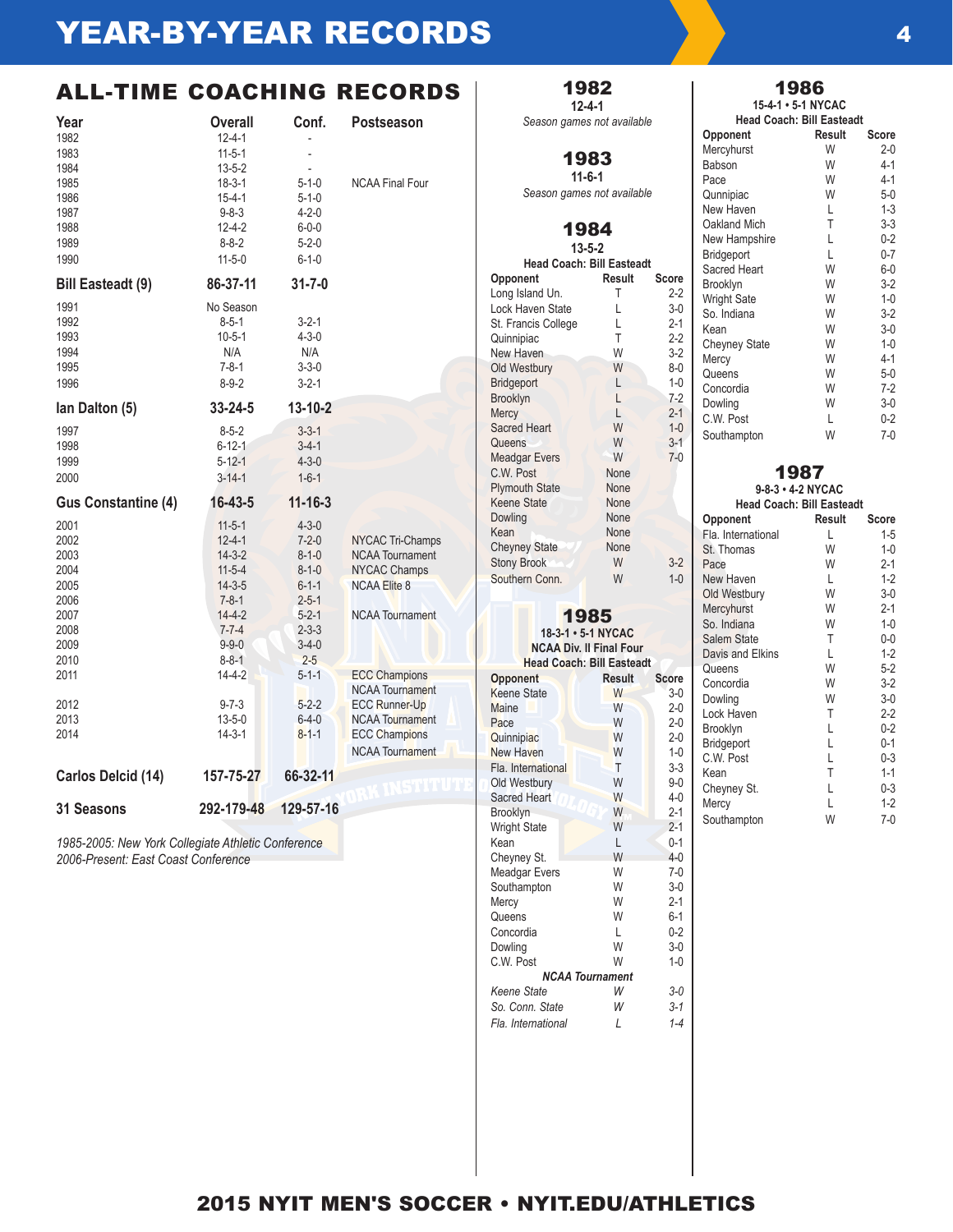**12-4-2 • 6-0 NYCAC Head Coach: Bill Easteadt Opponent Result Score**  Pace L<br>Franklin Pierce L 1-3 Franklin Pierce W 1-0<br>Keene Sate L 0-2 Keene Sate L 0-2<br>New Haven W 2-1 New Haven W 2-1<br>Concordia W 3-2 Concordia Salem Sate T<br>Davis and Elkins W 3-1 Davis and Elkins W 3-1<br>Queens W 5-0 Queens W 5-0<br>C.W. Post W 2-1 C.W. Post W 2-1<br>Kean L 0-2 Kean L<br>Lock Haven T 2-2 Lock Haven T 2-2<br>Brooklyn L 0-2 Brooklyn L 0-2<br>Mercy W 3-0 Mercy W 3-0<br>Southampton W 7-1 Southampton W 7-1<br>E. Stroudsburg W 3-0 E. Stroudsburg W 3-0<br>Dowling W 6-1 Dowling *ECAC Playoffs* E. Stroudsburg W 4-0<br>Keene State None Keene State 1989 **8-8-2 • 5-2 NYCAC Head Coach: Bill Easteadt Opponent**<br> **Pace W** 4-1 Pace W 4-1 Bridgeport L 2-3<br>New Haven T 2-2 New Haven<br>
New Hampshire<br>
New Hampshire<br>
L
1-4 New Hampshire L 1-4<br>East Stroudsburg L 2-3 East Stroudsburg L 2-3<br>Keene State L 1-2 Keene State L<br>Salem Sate T 2-2 Salem Sate T<br>Alderson Broaddus L 0-2 Alderson Broaddus L<br>Davis and Elkins L<br>1-5 Davis and Elkins L<br>Queens W 3-2 Queens W 3-2<br>Dowling L 3-4 Dowling L<br>Brooklyn W 6-0 Brooklyn Concordia  $W$  6-1<br>C.W. Post  $W$  1-0 C.W. Post W 1-0<br>Kean College W 4-2 Kean College W 4-2<br>
Kings Point W 4-1 Kings Point W 4-1<br>Mercy 1 4-5

Mercy L

Southampton W 3-2

1988

| <b>Head Coach: Bill Easteadt</b><br>Opponent<br>Kings Point<br>Bridgeport<br>New Haven<br>New Hampshire<br>East Stroudsburg<br>Kean College | 1990<br>11-5 · 6-1 NYCAC<br>Result<br>W<br>L<br>W<br>L<br>W<br>W | <b>Score</b><br>$5-0$<br>$1 - 2$<br>$3-2$<br>$2 - 4$<br>$2 - 1$<br>$2 - 0$                          | $7 - 8 - 1$<br><b>Head Co</b><br>Opponent<br>Haven<br>E. Stroudsburg<br>Concordia<br><b>Franklin Pierce</b><br>C. W. Post<br>Millersville<br>W. Va. Wesleyan<br>Alserson Broad |
|---------------------------------------------------------------------------------------------------------------------------------------------|------------------------------------------------------------------|-----------------------------------------------------------------------------------------------------|--------------------------------------------------------------------------------------------------------------------------------------------------------------------------------|
| Salem State<br>Southampton<br>C.W. Post<br>Keene State<br>Franklin Pierce<br>Dowling<br>Concordia<br>Queens<br>Pace<br>Mercy                | L<br>W<br>L<br>L<br>W<br>W<br>W<br>W<br>W<br>W                   | $2 - 3$<br>$5-0$<br>$0 - 4$<br>$0 - 2$<br>$5-4$<br>$4 - 0$<br>$3-0$<br>$5-0$<br>$8 - 0$<br>$2 - 3*$ | Mercy<br>Coll. St. Rose<br>Hunter<br><b>West Chester</b><br>Southampton<br>Pfeiffer<br>Teikyo Post<br>Dowling                                                                  |
|                                                                                                                                             |                                                                  |                                                                                                     |                                                                                                                                                                                |

|                                                                                                                                                                                                                                                                                                       | 1992<br>8-5-1 · 3-2-1 NYCAC<br>Head Coach: Ian Dalton                                                                                                                  |                                                                                                                                                                                           |                                                                                                                                                                                                    |
|-------------------------------------------------------------------------------------------------------------------------------------------------------------------------------------------------------------------------------------------------------------------------------------------------------|------------------------------------------------------------------------------------------------------------------------------------------------------------------------|-------------------------------------------------------------------------------------------------------------------------------------------------------------------------------------------|----------------------------------------------------------------------------------------------------------------------------------------------------------------------------------------------------|
| Opponent<br>Keene State<br>Nat-Louis III<br>Dowling<br>C.W. Post<br>York<br>Concordia<br>So. Connectituct<br>Queens<br>New Haven<br>Franklin Pierce<br>Southampton<br>Mt. St. Marys<br>Mercy<br>St. Rose                                                                                              | Result<br>L<br>W<br>W<br>Г<br>W<br>T<br>L<br>W<br>W<br>L<br>W<br>W<br>L<br>W                                                                                           | <b>Score</b><br>$3-0$<br>$4 - 2$<br>$4 - 1$<br>$2 - 0$<br>$10-2$<br>$1 - 1$<br>$5-0$<br>$2 - 0$<br>$3-1$<br>$12 - 2$<br>$3-0$<br>3-0<br>$4 - 2$<br>$3-1$                                  | Oppo<br>Sacre<br>New<br>Qunn<br>Davis<br>New<br>Bryar<br>Conc<br>Miller<br>Rollir<br>St. L6<br>West<br>St. R<br>Albar<br>E. St<br>C.W.                                                             |
|                                                                                                                                                                                                                                                                                                       | 1993<br>10-5-1 · 4-3 NYCAC<br><b>ECAC DII Tournament Finalist</b><br><b>Head Coach: Ian Dalton</b>                                                                     |                                                                                                                                                                                           | South<br>Teiky<br>Dowli<br><b>Merc</b>                                                                                                                                                             |
| Opponent<br>Keene State<br><b>York College</b><br>Bridgeport<br>Concordia<br>Southampton<br><b>Millersiville</b><br>New Hampshire<br><b>Bentley College</b><br>St. Rose College<br>C.W. Post<br>Dowling<br><b>SUNY Old Westbury</b><br>Mercy<br>Gannon University<br>East Stroudsburg<br><b>Mercy</b> | Result<br>W<br>W<br>T<br>W<br>W<br>W<br>L<br>L<br>W<br>L<br>W<br>W<br>L<br>W<br>W<br>L<br>1994<br><b>Record Unknown</b><br>Season games not available                  | <b>Score</b><br>$2 - 0$<br>$6 - 0$<br>$2 - 2$<br>$1 - 0$<br>$2 - 0$<br>$2 - 0$<br>$2 - 3$<br>$0 - 1$<br>$2 - 0$<br>$0 - 3$<br>$3 - 0$<br>$2 - 0$<br>$0-$<br>$2 - 1$<br>$1 - 0$<br>$1 - 5$ | Oppo<br>Sacre<br>Amer<br>Stony<br>Conc<br>Mollo<br>Merc <sup>®</sup><br>Miller<br>South<br>Teiky<br>C.W.<br>West<br>E. St<br>St. R<br><b>NJIT</b><br>Dowl                                          |
| <b>Opponent</b><br>Haven<br>E. Stroudsburg<br>Concordia<br><b>Franklin Pierce</b><br>C. W. Post<br>Millersville<br>W. Va. Wesleyan<br>Alserson Broad<br>Mercy<br>Coll. St. Rose<br>Hunter<br>West Chester<br>Southampton<br>Pfeiffer<br>Teikyo Post<br>Dowling                                        | 1995<br>7-8-1 · 3-3-0 NYCAC<br><b>Head Coach: Ian Dalton</b><br><b>ResultScore New</b><br>W<br>L<br>W<br>L<br>L<br>W<br>L<br>L<br>W<br>W<br>W<br>W<br>L<br>Ĺ<br>Τ<br>L | anning,<br>$2 - 1$<br>$2 - 1$<br>$2 - 0$<br>7-0<br>$2 - 1$<br>$2 - 0$<br>$1 - 0$<br>$1 - 0$<br>$1-0$<br>$7-0$<br>$4-1$<br>$4 - 1$<br>$4-2$<br>$3-1$<br>$2 - 2$<br>$2 - 1$                 | Oppo<br>LeMo<br>Bloor<br>Mollo<br>Frank<br>New<br>Amer<br>Miller<br>Stony<br><b>Slipp</b><br>Dowli<br>Teiky<br>West<br>South<br><b>Bridg</b><br>C.W.<br>St. R<br>Merc <sup>®</sup><br>Conc<br>NJIT |

|                |                                    | 1996                           |                  | 1999                               |               |                  |
|----------------|------------------------------------|--------------------------------|------------------|------------------------------------|---------------|------------------|
|                |                                    | 8-9-2 · 3-2-1 NYCAC            |                  | 5-12-0 · 4-3-0 NYCAC               |               |                  |
|                |                                    | Head Coach: Ian Dalton         |                  | <b>Head Coach: Gus Constantine</b> |               |                  |
| .e             | <b>Opponent</b>                    | Result                         | <b>Score</b>     | <b>Opponent</b>                    | Result        | <b>Score</b>     |
| 0              | Sacred Heart                       | W                              | $2 - 1$          | <b>UMASS-Lowell</b>                | L             | $3-2$            |
| $\cdot$ 2      | New Haven                          | L                              | $2 - 0$          | Assumption                         | L             | $2 - 1$          |
| -1             | Qunnipiac                          | W                              | $2 - 1$          | Slippery Rock                      | L             | $3-0$            |
| 0              | Davis/Elkins                       | W                              | $3-1$            | California (Pa.)                   | L             | $1 - 0$          |
| $\cdot 2$      | New Hampshire                      | L                              | $3-0$            | District of Columbia               | L             | $5-0$            |
| $\cdot$ 1      | <b>Bryant</b>                      | L                              | $4 - 2$          | St. Rose                           | W             | $4-2$            |
| 0              | Concordia                          | L                              | $3-0$            | Millersville                       | W             | $2 - 0$          |
| 0              | Millersville                       | L                              | $4 - 1$          | Mercy                              | W             | $3-2$            |
| $\cdot$ 1      | <b>Rollins</b>                     | L                              | $3-0$            | C.W. Post                          | W             | $1 - 0$          |
| $\overline{2}$ | St. Leo                            | L                              | $4 - 0$          | Bridgeport                         | L             | $3-1$            |
| 0              | <b>West Chester</b>                | W                              | $2 - 1$          | Concordia                          | L<br>W        | $6-0$            |
| 0<br>$\cdot$ 2 | St. Rose                           | W<br>Τ                         | $3-0$<br>$2 - 2$ | Molloy                             |               | $3-0$            |
| $\cdot$ 1      | Albany                             | L                              | $1 - 0$          | American Int.                      | L<br>L        | $3-0$<br>$6 - 2$ |
|                | E. Stroudsburg<br>C.W. Post        | T                              | $3 - 3$          | Dowling                            | L             | $2 - 1$          |
|                | Southampton                        | W                              | $3-2$            | Mercyhurst<br><b>West Chester</b>  | L             | $5-0$            |
|                | Teikyo Post                        | W                              | $4 - 0$          | <b>NJIT</b>                        | L             | $6-0$            |
|                | Dowling                            | L                              | $3-0$            |                                    |               |                  |
|                | Mercy                              | W                              | $3 - 1$          |                                    |               |                  |
|                |                                    |                                |                  | 2000                               |               |                  |
| .e             |                                    |                                |                  | 3-14-2 · 1-6-1 NYCAC               |               |                  |
| 0              |                                    | 1997                           |                  | <b>Head Coach: Gus Constantine</b> |               |                  |
| 0              |                                    | 8-5-2 · 3-3-1 NYCAC            |                  | Opponent                           | <b>Result</b> | <b>Score</b>     |
| $\overline{2}$ | <b>Head Coach: Gus Constantine</b> |                                |                  | California (Pa.)                   | L             | 5-0              |
| $\overline{0}$ | Opponent                           | <b>Result</b>                  | <b>Score</b>     | <b>Slippery Rock</b>               | W             | $3-0$            |
| $\overline{0}$ | <b>Sacred Heart</b>                | T                              | $1 - 1$          | Shippensburg                       | L             | $1 - 0$          |
| 0              | American Intern                    | W                              | $4 - 1$          | <b>West Chester</b>                | W             | $3-2$            |
| 3              | <b>Stony Brook</b>                 | W                              | $1 - 0$          | C.W. Post                          | L             | $7-1$            |
| $\cdot$ 1      | Concordia                          | T                              | $2 - 2$          | Bridgeport                         | T             | $2-2$            |
| 0              | <b>Molloy</b>                      | W                              | $4 - 3$          | Dowling                            | L             | $7-0$            |
| 3              | Mercy                              | W                              | $5-0$            | Millersville                       | L             | $1 - 0$          |
| $\overline{0}$ | <b>Millersville</b>                | L                              | $1 - 2$          | Felcian                            | T             | $2-2$            |
| $\overline{0}$ | Southampton                        | L                              | $2 - 3$          | Bloomsburg                         | L             | $1 - 0$          |
| )-             | Teikyo-Post                        | L                              | $6 - 2$          | New Haven                          | L             | $3-2$            |
| $\cdot$ 1      | C.W. Post                          | L                              | $1 - 0$          | <b>Molloy</b>                      | L             | $3-0$            |
| 0              | <b>West Chester</b>                | W                              | $2 - 1$          | Mercy                              | L             | $2 - 1$          |
| $-5$           | E. Stroudsburg                     | L                              | $4 - 1$          | Concordia                          | L             | $7-0$            |
|                | St. Rose                           | W                              | $6-0$            | Southampton                        | L             | $8 - 0$          |
|                | <b>NJIT</b>                        | W                              | $3-1$            | Teikyo Post                        | L             | $2 - 0$          |
|                | Dowling                            | L                              | $3-1$            | E. Stroudsburg                     | L             | $3-2$            |
|                |                                    |                                |                  | <b>NJIT</b>                        | L<br>W        | $2 - 1$          |
|                |                                    | 1998                           |                  | St. Thomas                         |               | $7-1$            |
|                |                                    | $6 - 12 - 1 - 3 - 4 - 1$ NYCAC |                  |                                    |               |                  |
|                | <b>Head Coach: Gus Constantine</b> |                                |                  | 2001                               |               |                  |
|                | Opponent                           | <b>Result</b>                  | <b>Score</b>     | 11-5-1 · 4-3-0 NYCAC               |               |                  |
|                | LeMoyne                            | L                              | $2 - 1$          | <b>Head Coach: Carlos DelCid</b>   |               |                  |
| W              | Bloomsburg                         | L                              | $5 - 1$          | Opponent                           | Result        | <b>Score</b>     |
| $\cdot$ 1      | Molloy                             | W                              | $1 - 0$          | <b>Stony Brook</b>                 | L             | $2 - 1$          |
| $\cdot$ 1      | Franklin Pierce                    | L                              | $2 - 1$          | Shippensburg                       | W             | $3-2$            |
| 0              | New Hampshire                      | L                              | $3-0$            | Kutztown                           | W             | $3-0$            |
| 0              | American Int.                      | W                              | $3-2$            | Teikyo Post                        | W             | $2 - 1$          |
| $\cdot$ 1      | Millersville                       | L                              | $5-0$            | Mercy                              | L             | $3-2$            |
| 0              | Stony Brook                        | L                              | $3-1$            | <b>West Chester</b>                | W             | $5-1$            |
| 0              | Slippery Rock                      | L                              | $3-1$            | St. Thomas Aquinas                 | W             | $6-0$            |
| 0              | Dowling                            | L                              | $6-0$            | New Haven                          | W             | 3-1              |
| 0              | Teikyo-Post                        | L                              | $1 - 0$          | Bridgeport                         | T             | $1 - 1$          |
| 0              | <b>West Chester</b>                | W                              | $2 - 1$          | Millersville                       | W             | $2 - 0$          |
| $\cdot$ 1      | Southampton                        | L                              | $2 - 1$          | C.W. Post                          | W             | $1 - 0$          |
| $\cdot$ 1      | Bridgeport                         | W                              | $2 - 1$          | Southampton                        | L             | $3-0$            |
| $\overline{2}$ | C.W. Post                          | L                              | $1 - 0$          | Concordia                          | W             | 3-0              |
| ۰1             | St. Rose                           | W                              | $2 - 1$          | Molloy                             | W             | $1-0$            |
| $\overline{2}$ | Mercy                              | T                              | $1 - 1$          | E. Stroudsburg                     | L             | $3-0$            |
| ۰1             | Concordia                          | L                              | $3-2$            | <b>NJIT</b>                        | W             | $1 - 0$          |
|                | NJIT                               | W                              | $3-2$            | Dowling                            | L             | $4-0$            |

1991 *No Season*

### 2015 NYIT MEN'S SOCCER • NYIT.EDU/ATHLETICS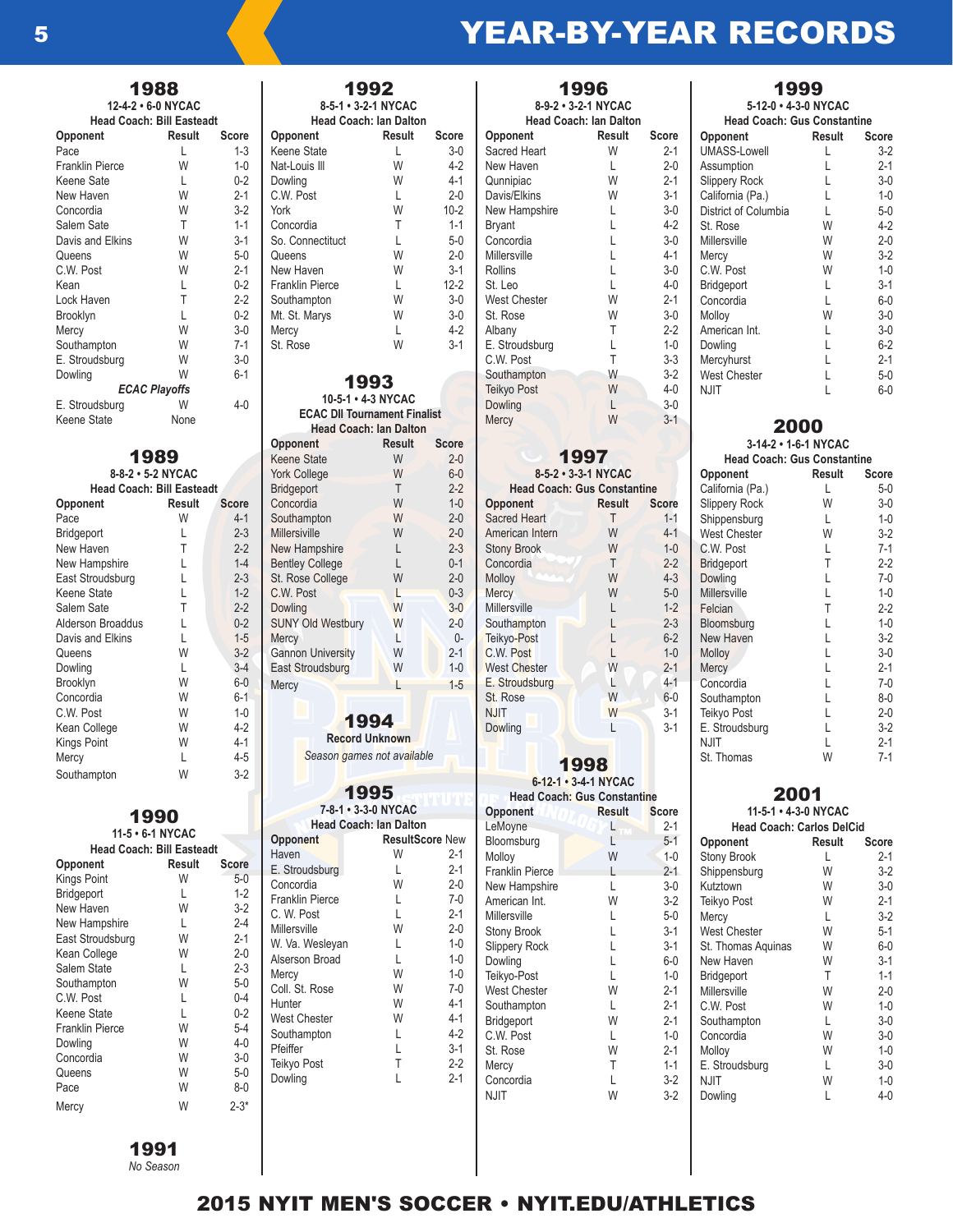| 2002<br>12-4-1 • 7-2-0 NYCAC<br><b>NYCAC Tri-Champions</b><br><b>Head Coach: Carlos DelCid</b> |        |              |  |  |
|------------------------------------------------------------------------------------------------|--------|--------------|--|--|
| Opponent                                                                                       | Result | <b>Score</b> |  |  |
| Kutztown                                                                                       | т      | $2 - 2$      |  |  |
| Bloomsburg                                                                                     | L      | $1 - 0$      |  |  |
| Lock Haven                                                                                     | W      | $3-0$        |  |  |
| Bridgeport                                                                                     | W      | $2 - 1$      |  |  |
| <b>NJIT</b>                                                                                    | W      | $3-0$        |  |  |
| Shippensburg                                                                                   | W      | $4 - 1$      |  |  |
| Felician                                                                                       | W      | $4-1$        |  |  |
| New Haven                                                                                      | W      | $4 - 1$      |  |  |
| Molloy                                                                                         | W      | $2 - 0$      |  |  |
| Teikyo Post                                                                                    | W      | $10 - 0$     |  |  |
| Millersville                                                                                   | L      | $2 - 1$      |  |  |
| Concordia                                                                                      | W      | $2 - 1$      |  |  |
| Mercy                                                                                          | L      | $2 - 1$      |  |  |
| St. Thomas Aquinas                                                                             | W      | $5-3$        |  |  |
| C.W. Post                                                                                      | W      | $5-0$        |  |  |
| Southampton                                                                                    | W      | $3-1$        |  |  |
| Dowling                                                                                        | L      | $1-2$        |  |  |
|                                                                                                |        |              |  |  |

### 2003

| 14-3-2 · 8-1-0 NYCAC             |        |              |  |
|----------------------------------|--------|--------------|--|
| <b>Head Coach: Carlos DelCid</b> |        |              |  |
| Opponent                         | Result | <b>Score</b> |  |
| Bentley                          | L      | $4 - 0$      |  |
| <b>UMASS-Lowell</b>              | T      | $2 - 2$      |  |
| Kutztown                         | W      | $2 - 0$      |  |
| Lock Haven                       | T      | $2-2$        |  |
| <b>Teikyo Post</b>               | W      | $3-2$        |  |
| <b>West Chester</b>              | W      | $3 - 0$      |  |
| U. Dist. Columbia                | W      | $6 - 2$      |  |
| Shippensburg                     | W      | $3-2$        |  |
| Bloomsburg                       | W      | $2 - 0$      |  |
| C.W. Post                        | W      | $3-1$        |  |
| St. Thomas Aquinas               | W      | $2 - 0$      |  |
| Bridgeport                       | W      | $3-0$        |  |
| Concordia                        | W      | $3-0$        |  |
| Mercy                            | W      | $2 - 0$      |  |
| Southampton                      | W      | $2 - 1$      |  |
| Molloy                           | W      | $3-0$        |  |
| New Haven                        | W      | $3-1$        |  |
| Dowling                          | L      | $1 - 0$      |  |
| <b>NCAA Tournament</b>           |        |              |  |
| E. Stroudsburg                   | L      | $2 - 1$      |  |

| 2004                             |        |         |  |
|----------------------------------|--------|---------|--|
| 11-5-4 · 8-1-0 NYCAC             |        |         |  |
| NYCAC Reg. Season Champs         |        |         |  |
| <b>Head Coach: Carlos DelCid</b> |        |         |  |
| Opponent                         | Result | Score   |  |
| St Anselm                        | Τ      | $0 - 0$ |  |
| New Hampshire                    | L      | $1 - 2$ |  |
| Kutztown                         | T      | $1 - 1$ |  |
| Shippensburg                     | W      | $3-0$   |  |
| Lock Haven                       | T      | $2 - 2$ |  |
| Bloomsburg                       | L      | $2 - 0$ |  |
| Molloy                           | W      | $2 - 1$ |  |
| Concordia                        | W      | $5-0$   |  |
| U. Dist. Columbia                | T      | $2-2$   |  |
| Teikyo Post                      | W      | $4 - 1$ |  |
| Dow ling                         | L      | $2 - 1$ |  |
| Mercy                            | W      | $2 - 0$ |  |
| Southampton                      | W      | $2 - 1$ |  |
| E. Stroudsburg                   | L      | $1 - 0$ |  |
| New Haven                        | W      | $3 - 2$ |  |
| C.W. Post                        | W      | $6 - 2$ |  |
| St. Thomas Aquinas               | W      | $2 - 0$ |  |
| <b>West Chester</b>              | W      | $1 - 0$ |  |
| Bridgeport                       | W      | $3 - 2$ |  |
| Mercy                            | L      | $2 - 1$ |  |
|                                  |        |         |  |

| ۱<br>L<br>ı<br>п |
|------------------|
|------------------|

| 14-3-5 • 6-1-1 NYCAC             |       |              |  |  |
|----------------------------------|-------|--------------|--|--|
| <b>NCAA Div. Il Elite Eight</b>  |       |              |  |  |
| <b>Head Coach: Carlos DelCid</b> |       |              |  |  |
| Opponent                         | W/L/T | <b>Score</b> |  |  |
| Kutztown                         | W     | $3 - 1$      |  |  |
| Shippensburg                     | W     | $4 - 0$      |  |  |
| Assumption                       | W     | $8 - 1$      |  |  |
| <b>West Chester</b>              | W     | $2 - 1$      |  |  |
| University of D.C.               | W     | $5-0$        |  |  |
| Nova Southeastern                | L     | $1 - 2$      |  |  |
| Lynn University                  | L     | $0 - 3$      |  |  |
| <b>East Stroudsburg</b>          | T     | $1 - 1$      |  |  |
| C.W. Post                        | W     | $2 - 1$      |  |  |
| Lock Haven                       | W     | $2 - 1$      |  |  |
| St. Thomas Aquinas               | W     | $2 - 0$      |  |  |
| <b>Bridgeport</b>                | W     | $3 - 1$      |  |  |
| Concordia                        | W     | $4 - 0$      |  |  |
| New Haven                        | T     | $2 - 2$      |  |  |
| Bloomsburg                       | W     | $2 - 1$      |  |  |
| Mercy                            | W     | $6-0$        |  |  |
| <b>Molloy</b>                    | W     | $10 - 0$     |  |  |
| Dowling                          | L     | $0 - 1$      |  |  |
| C.W. Post                        | T     | $2 - 2$      |  |  |
| <b>NCAA Tournament</b>           |       |              |  |  |
| <b>Slippery Rock</b>             | W     | $1 - 0$      |  |  |
| Dowling                          | Т     | $2 - 2$      |  |  |
| <b>Franklin Pierce</b>           | Т     | $1 - 1$      |  |  |

| 2006<br>7-8-1 • 2-5-1 ECC |        |         |  |  |
|---------------------------|--------|---------|--|--|
| Head Coach: Carlos DelCid |        |         |  |  |
| Opponent                  | Result | Score   |  |  |
| at Shippensburg           | W      | $3-0$   |  |  |
| at Assumption             | W      | $1 - 0$ |  |  |
| St. Thomas Aguinas        | L      | $1 - 3$ |  |  |
| at C.W. Post              | L      | $2 - 3$ |  |  |
| Univ. DC                  | W      | $3-1$   |  |  |
| Presbyterian              | L      | $2 - 4$ |  |  |
| at Wingate                | L      | $0 - 1$ |  |  |
| Dowling                   | L      | $0 - 2$ |  |  |
| at Bloomsburg             | W      | $4 - 0$ |  |  |
| at New Haven              | Т      | $0 - 0$ |  |  |
| Concorida                 | W      | $4-2$   |  |  |
| Kutztown                  | W      | $4 - 1$ |  |  |
| at Molloy                 | W      | $1 - 0$ |  |  |
| at Mercy                  | L      | $1-2$   |  |  |
| at Lock Haven             | L      | $2 - 3$ |  |  |
| Bridgeport                | L      | $2 - 4$ |  |  |
|                           |        |         |  |  |

### 2007

**14-4-2 • 5-2-1 ECC Head Coach: Carlos DelCid**

| Head Coach: Carlos DelCld |                        |              |
|---------------------------|------------------------|--------------|
| Opponent                  | <b>Result</b>          | <b>Score</b> |
| E. Stroudsburg            | L                      | $0 - 2$      |
| <b>Bloomfield</b>         | W                      | $2 - 1$      |
| <b>Lock Haven</b>         | W                      | $2 - 0$      |
| Wilmington                | W                      | $1 - 0$      |
| <b>Briarcliffe</b>        | W                      | $3 - 0$      |
| Shippensburg              | W                      | $5 - 3$      |
| · STAC                    | W                      | $2 - 1$      |
| • New Haven               | W                      | $3 - 0$      |
| • Dowling                 | L                      | $0 - 2$      |
| Queens (N.Y.)             | W                      | $1-0$        |
| Wingate                   | W                      | $2 - 0$      |
| · C.W. Post               | W                      | $2 - 1$      |
| · Concordia               | W                      | $3-1$        |
| • Mercy                   | W                      | $3-2$        |
| · Bridgeport              | L                      | $1 - 2$      |
| • Queens                  | T                      | $0 - 0$      |
| Kutztown                  | W                      | 4-1          |
| <b>Bridgeport</b>         | T                      | $1 - 1$      |
|                           | <b>NCAA Tournament</b> |              |
| E. Stroudsburg            | W                      | $2 - 0$      |
| Dowling                   |                        | $0 - 4$      |
|                           | · ECC match            |              |
|                           |                        |              |

### 2008 **7-7-4 • 2-3-3 ECC**

**Head Coach: Carlos DelCid Opponent Resu**<br>**E.** Stroudsburg **W** E. Stroudsburg W 1-0<br>Saint Rose W 3-0 Saint Rose W 3-0<br>West Chester L 0-1 West Chester L 0-1<br>American Int. W 2-1 American Int. W 2-1<br>
Lock Haven W 4-3 Lock Haven Bloomsburgh L 0-1<br>UMASS-Lowell T 1-1 UMASS-Lowell T 1-1<br>Willmington L 0-1 Willmington Bloomfield L 0-1<br>
• Dowling L 0-1 • Dowling L<br>• Molloy W • Molloy W 2-1<br>• C.W. Post L 0-2 • C.W. Post L 0-2<br>Chestnut Hill W 3-0 Chestnut Hill W<br>Concordia  $\qquad$  T Concordia T 1-1<br>
• Mercy W 3-1  $\cdot$  Mercy • Bridgeport T 0-0<br>• Queens T 0-0 • Queens T 0-0  $\cdot$  STAC *• ECC match*

#### 2009 **9-9-0 • 3-4-0 ECC**

| <b>Head Coach: Carlos DelCid</b> |                   |         |
|----------------------------------|-------------------|---------|
| Opponent                         | Result            | Score   |
| Bloomfield                       | W                 | $4-1$   |
| Wilmington                       | L                 | $1-2$   |
| <b>Saint Rose</b>                | W                 | $3-0$   |
| Warner                           | L                 | $2 - 3$ |
| <b>Chestnut Hill</b>             | L                 | $1-2$   |
| <b>Bentley</b>                   | W                 | $2 - 1$ |
| • Queens (N.Y.)                  | L                 | $0 - 1$ |
| Lock Haven                       | L                 | $2 - 5$ |
| • Mercy                          | W                 | $5-1$   |
| American Int'l                   | W                 | $1 - 0$ |
| • Dowling                        | L                 | $0 - 1$ |
| $\cdot$ STAC                     | W                 | $4-1$   |
| E. Stroudsburg                   | L                 | $0 - 2$ |
| Concordia                        | W                 | $7-1$   |
| <b>West Chester</b>              | W                 | $2 - 1$ |
| • C.W. Post                      | L                 | $2 - 3$ |
| • Molloy                         | L                 | $2 - 3$ |
| • Bridgeport                     | W                 | $2 - 1$ |
|                                  | $\cdot$ ECC match |         |

### 2010

| $8 - 8 - 1 - 2 - 5$ ECC          |        |         |  |
|----------------------------------|--------|---------|--|
| <b>Head Coach: Carlos DelCid</b> |        |         |  |
| Opponent                         | Result | Score   |  |
| LeMoyne                          |        | $0 - 3$ |  |
| Gannon                           | L      | $0 - 4$ |  |
| AIC                              | W      | $2 - 1$ |  |
| Lock Haven                       | Τ      | $2-2$   |  |
| $\cdot$ STAC                     | L      | $0 - 2$ |  |
| Bentley                          | L      | $1-2$   |  |
| • C.W. Post                      | L      | $2 - 3$ |  |
| <b>West Chester</b>              | W      | $1 - 0$ |  |
| • Molloy                         | W      | $1 - 0$ |  |
| • Bridgeport                     | L      | $1-2$   |  |
| Saint Rose                       | W      | $4-2$   |  |
| • Mercy                          | W      | $2 - 1$ |  |
| Post University                  | W      | $3-2$   |  |
| New Haven                        | W      | $3-2$   |  |
| • Queens (N.Y.)                  | L      | $1 - 0$ |  |
| E. Stroudsburg                   | W      | $1 - 0$ |  |
| • Dowlling                       |        | $1-3$   |  |
| $\cdot$ ECC match                |        |         |  |

### 2015 NYIT MEN'S SOCCER • NYIT.EDU/ATHLETICS